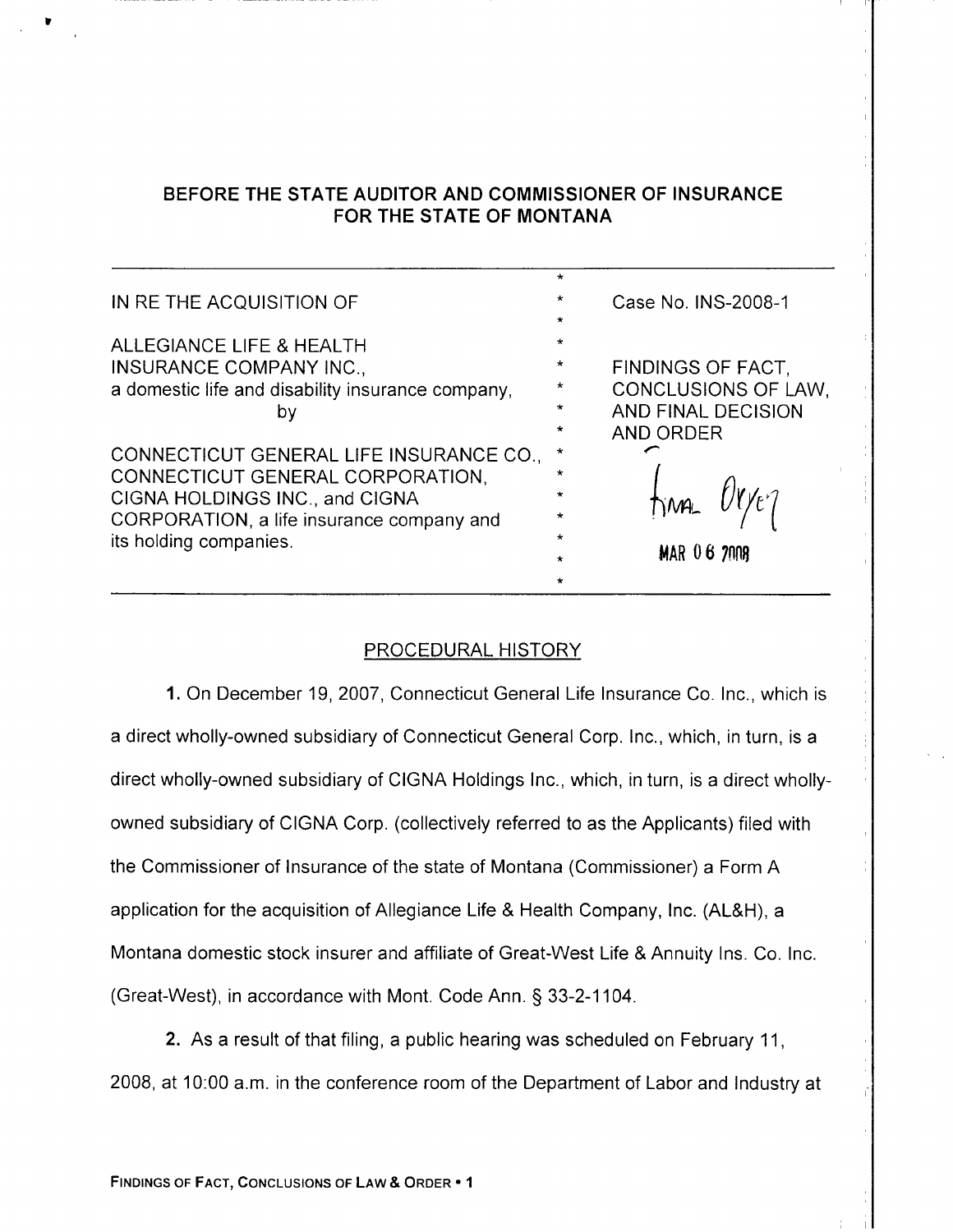840 Helena Avenue, Helena, Montana, to determine whether the Commissioner should approve the acquisition of control of AL&H by the Applicants. A hearings examiner was appointed to issue the final agency decision on behalf of the Commissioner.

**3.** Pursuant to Mont. Code Ann. § 33-2-1105, notice of the hearing was served upon the Applicants by the Commissioner. Pursuant to Mont. Code Ann. \$ 33-22- 1105(2), notice of the hearing subsequently was given by the Applicants to Blue Cross Blue Shield of Montana, New West Services, Humana Health Services, United Healthcare Insurance Company and Time Insurance Company. Notice of the hearing also was given by the Applicants to the public by publication in the Sunday editions of the Great Falls Tribune, Missoulian, Billings Gazette, Montana Standard, Helena Independent Record, Bozeman Chronicle, and the Daily Interlake on February 3, 2008.

4. Request for Confidentiality of Information and an Affidavit were filed by the Applicants prior to the hearing requesting that the Plan of Operation and certain pages of the biographical affidavits filed as part of the Form A filing be kept confidential.

5. A Motion for Admission Pro Hac Vice for Robert J. Sullivan was filed by Jock Anderson, local counsel for the Applicants, on February B, 2008.

6. The hearing was duly held on February 11 ,2008, at the place and time anticipated by the notice. lt consisted of two parts: the first part was a contested case hearing in which the parties presented argument, evidence and witnesses in favor of the acquisition, and the second part of the public hearing was open for public comment. The Applicants, AL&H, and the Department presented argument, evidence and testimony in favor of the acquisition.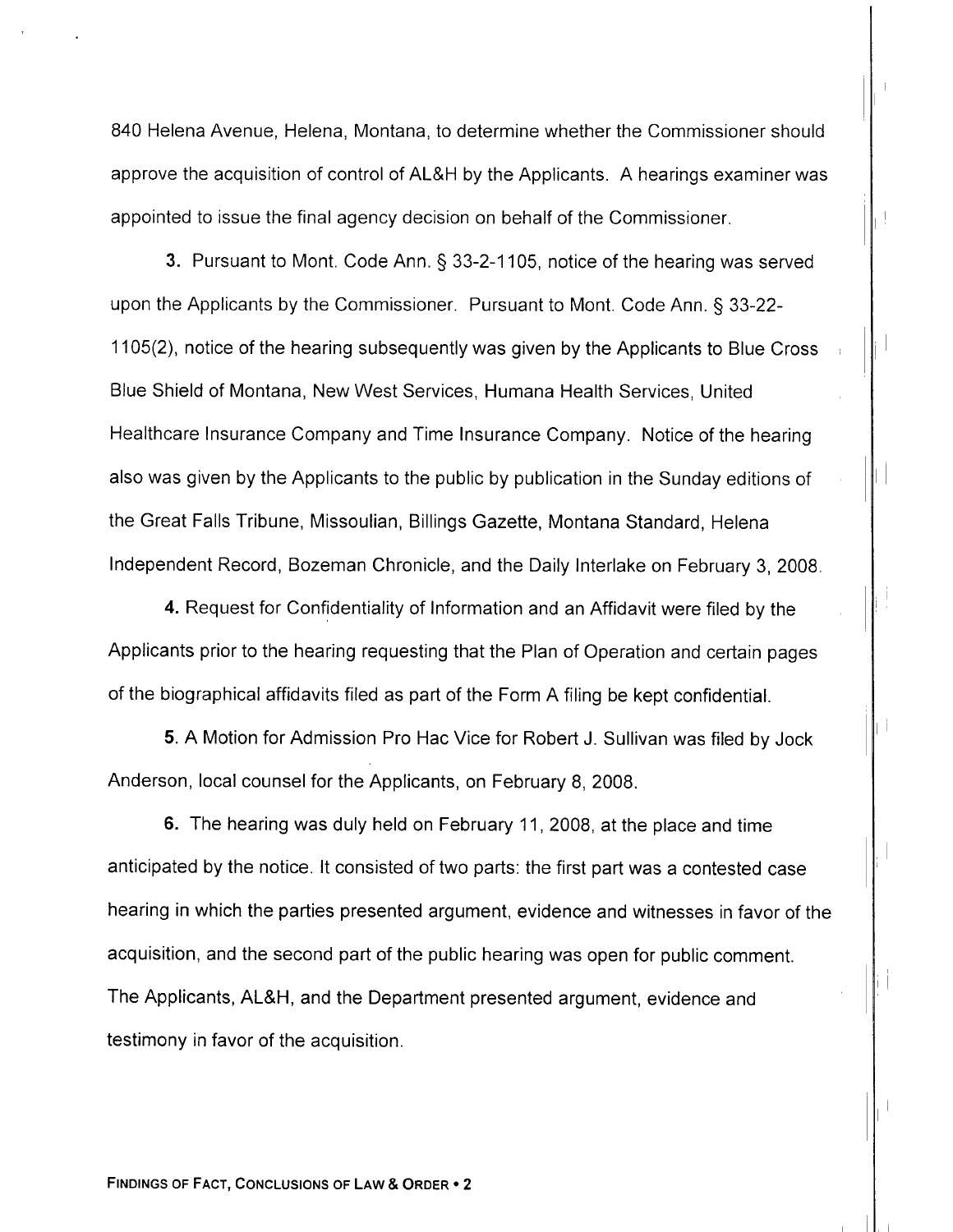7. The Applicants were represented by Jock Anderson, Esq., of Gough,

Shanahan, Johnson & Waterman, Helena, Montana, as local counsel, and Robert

Sullivan, Esq., of Skadden, Arps, Slate, Meagher & Flom, New York City, New York.,

upon unopposed pro hac yice admission.

8. The Department was represented by Helge Naber, Esq., and Christina L. Goe, Esq

9. Also present were Joseph D. Hoffman, Vice President, Great-West Life &

Annuity lns. Co. and Clifford G. Larsen, Assistant Secretary, Allegiance Life & Health

Ins. Co. representing the domestic insurer. Several members of the public were also

present.

10. The following exhibits were introduced during the course of the hearing, and

admitted into the record without opposition:

Exhibit 1 Applicants' Application for Permission of Acquisition and exhibits, attachments, supplements and amendments as of February 11, 2008, known as the Form A-filing which included ' Purchase Agreement (attached thereto as Exhibit A); ' Organizational Charts (attached thereto as Exhibits B-1 and B-2) ' Compilation Concerning ldentity and Background of lndividuals Associated with Applicants (attached thereto as Exhibits C-1 through C-6) Biographical Affidavits (attached thereto as Exhibits D-1 through D-5) ' Annual Reports CIGNA Corp. 2002-2006 (attached thereto Exhibits E-1 through E-6)<br>
• Unaudited Consolidated Financial Statements CIGNA Holdings Corp. 2002-through lll/2007 (attached thereto as Exhibits F-1 through F-5) ' Unauditied Consolidated Financial Statements Connecticut General Life Ins. Co. 2002 through 2006 (attached thereto as Exhibits G-1 through G-3) ' Unaudited Quarterly Statements of Connecticut General Corp. <sup>2007</sup> (attached thereto as Exhibit H-1 through H-3) ' Unauditied Annual Statements of Connecticut General Corp. <sup>2002</sup> through 2006 (attached thereto as Exhibits H-4 through H-8) ' Amended Plan of Operation of the Domestic Insurer (attached thereto as Exhibit l) Exhibit 2 Department's Notice of Hearinq dated January 16, 2008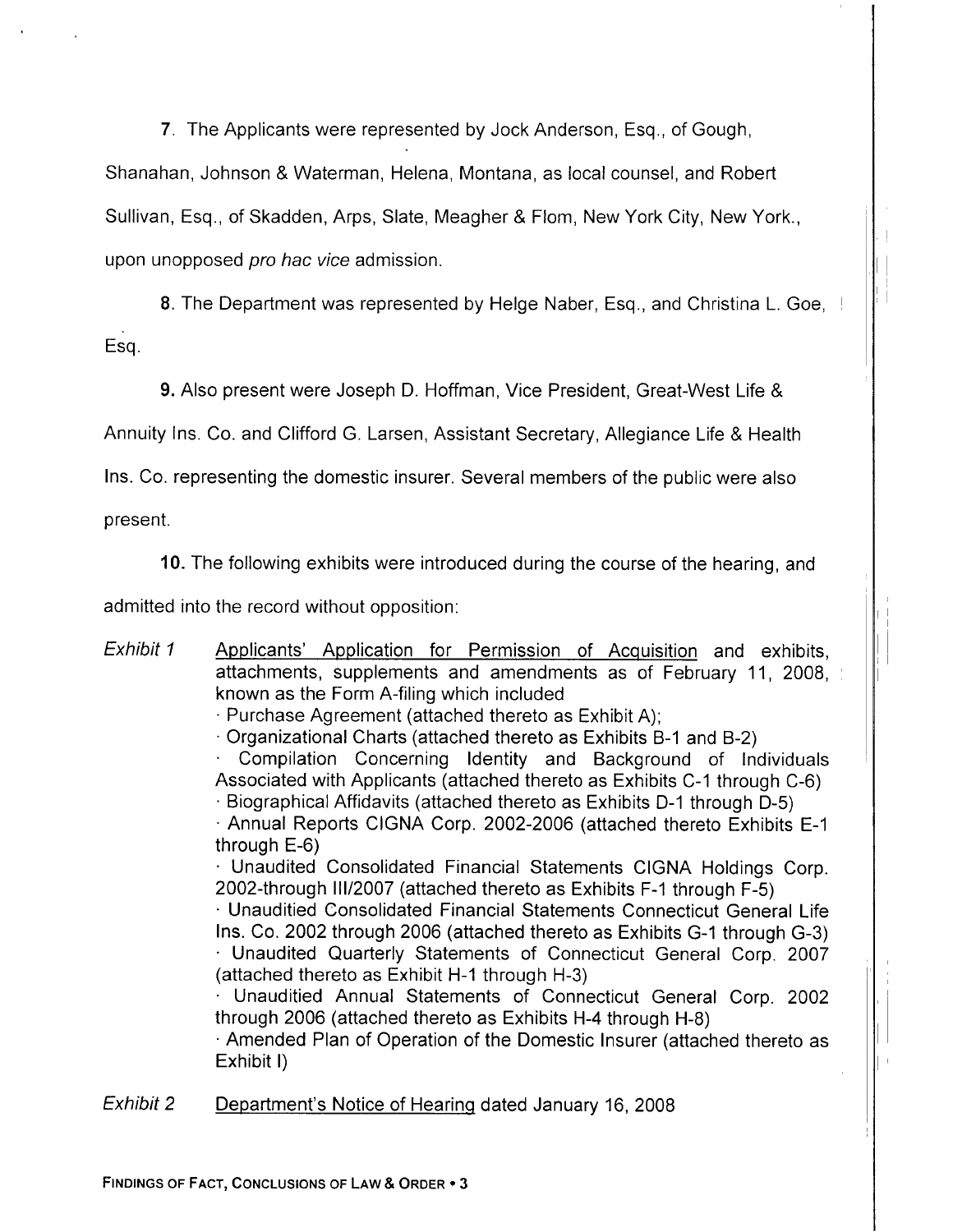- Exhibit 3 AL&H's Statement Regarding Prior Notice of Proposed Amended and Restated Consolidated Federal Income Tax Aqreement dated January 16, 2008 (including Exhibits A through C)
- Exhibit 4 Applicants' Affidavits of Service/Publication (including Exhibits A through D)
- Exhibit 5 Corporate Chart for CIGNA Corp.
- Exhibit 6 Letter from Dirk Visser dated February 11, 2008
- Exhibit 7 Letter from Richard Schultz, Chief Legal Officer, Great-West Life & Annuitv lns. Co. dated February B, 2008

11. The documents of the Form A filing, including all of the supplemental filings, excepting those deemed confidential, were made available for public inspection at the office of the Department of Insurance since each was filed by the Applicants.

From the documentary evidence submitted and the testimony at the hearing, the hearing examiner makes the following:

## FINDINGS OF FACT

FINDING OF FACT NO. 1:Applicant Connecticut General Life Ins. Co. is authorized to engage in the sale of life and disability insurance in all states of the United States and in the District of Columbia, Puerto Rico, Guam, and the U.S. Virgin lslands, and is domiciled in the state of Connecticut. (Tr. at 19:25-20:8.) CIGNA Corp. is a publicly traded Delaware corporation and is the ultimate parent of all the CIGNA entities. (Ex. 1 at 8.) CIGNA Holdings is a directly owned subsidiary of CIGNA Corp. (Tr. at 197- 8.) Connecticut General Corporation owns all of the U.S. insurance operating companies of CIGNA as well as the life and health segment. (Tr. at 19'.20-22.)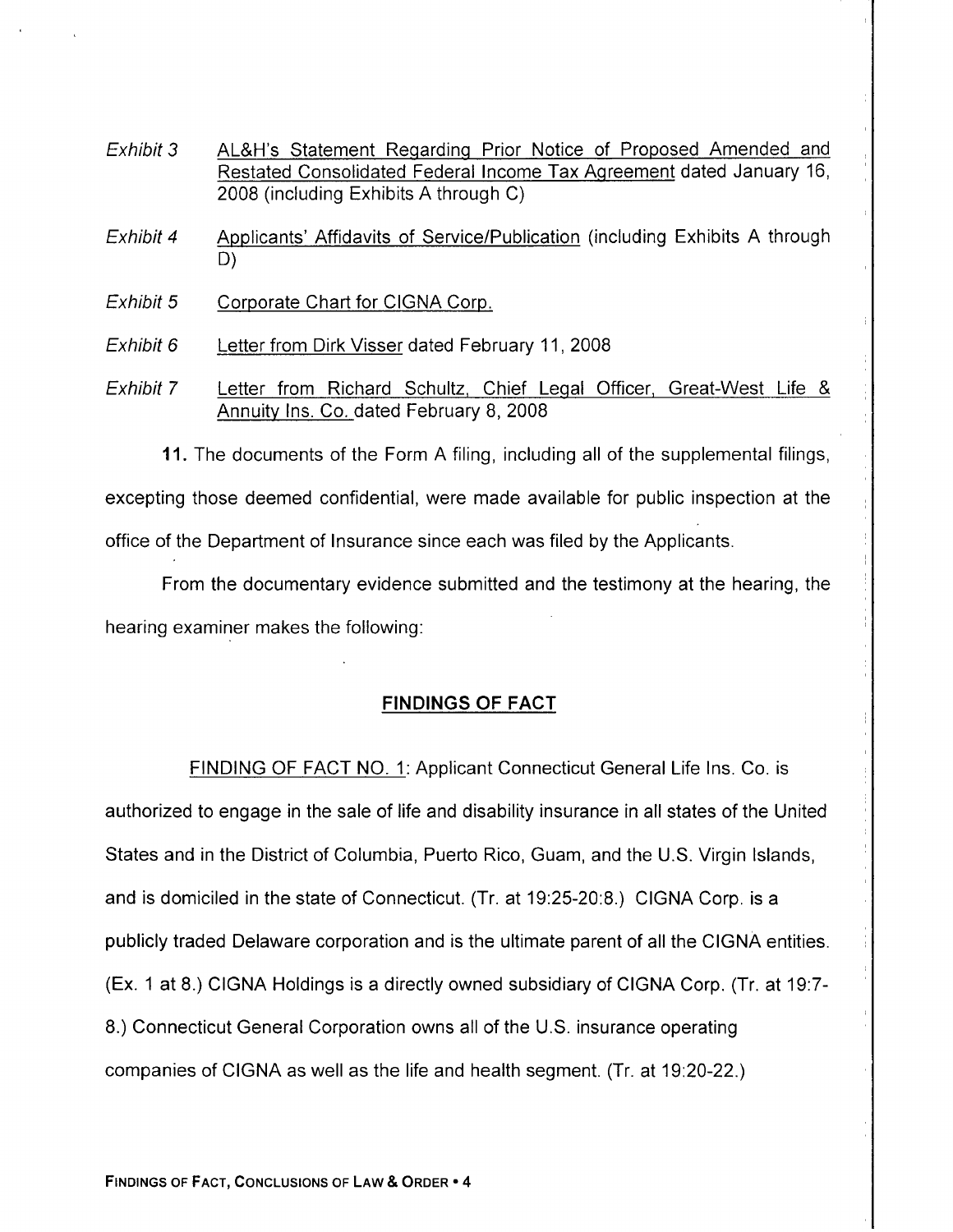FINDING OF FACT NO. 2: AL&H is a Montana domestic stock insurer, incorporated according to the laws of the state of Montana and authorized to transact life and disability insurance in Montana. (Tr. at 31:4-5.)

FINDING OF FACT NO. 3: Pursuant to Mont. Code Ann. § 33-2-1104, Applicants filed with the Commissioner on December 19, 2007, an application to acquire control of B0% of the issued and outstanding securities (shares) of Benefit Management Corporation (BMC), a Montana corporation, which is a holding company and the parent company of AL&H.  $(Tr. at 25:18-22.)$ 

FINDING OF FACT NO. 4: Pursuant to the provisions of Mont. Code Ann. § 33-2-1105(2), a hearing was held at 10 a.m. on February 11,2008, in the conference room of the Department of Labor and Industry, 840 Helena Avenue, Helena, Montana, to determine whether the acquisition of control of AL&H by Applicants should be approved. (Tr. at 4:10-19.)

FINDING OF FACT NO. 5: Upon consideration of the Motion for Admission Pro Hac Vice for Robert J. Sullivan, there being no objection from the Department and good cause appearing, said Motion was granted. (Tr. at 6:21-22.)

FINDING OF FACT NO. 6: Upon consideration of the Requests for Confidentiality of lnformation, and there appearing to be good cause, the Hearing Examiner granted the Applicant's Requests to keep the biographical affidavits of the officers or directors of any of the Applicants confidential as well as the Plan of Operation. (Tr. at 10-12.)

FINDING OF FACT NO. 7: William H. Roth, Senior Vice President of Operations, Connecticut General Life Ins. Co., stated that the Applicants are competent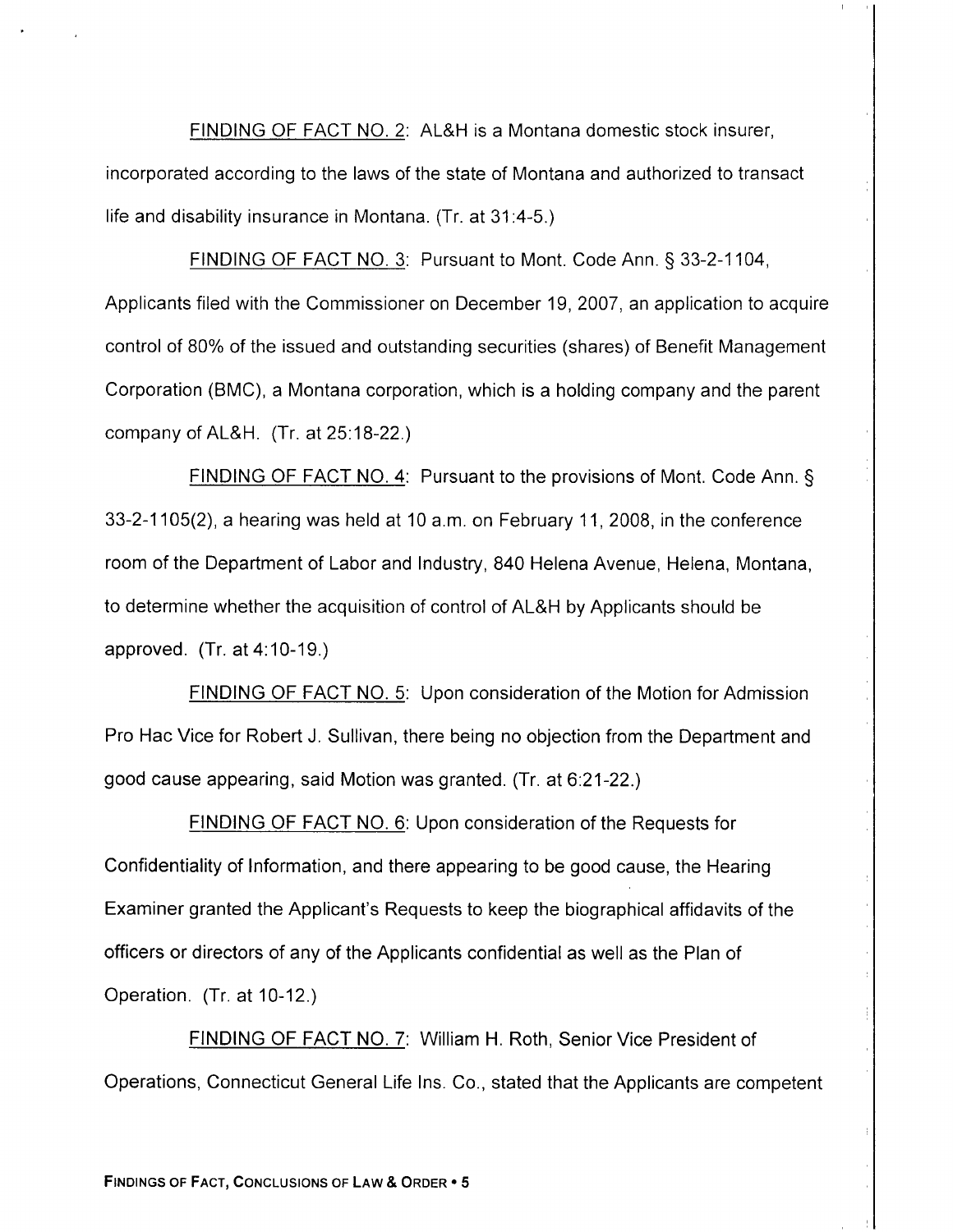and financially able to operate AL&H and plan to continue to operate AL&H as a standalone company without any material changes to its current business operations. (Tr. at 27.10-27:23.) He testified that the proposed transaction will in no way jeopardize AL&H's ability to continue to write the lines of insurance in Montana for which it is presently licensed. He further stated that AL&H's continued operations under the new ownership will provide a significant opportunity to improve access of affordable health care to Montana consumers. (Tr. at 35:25-36:8.)

He further stated that CIGNA Corp., as the ultimate parent of AL&H and Connecticut General Life Ins. Co., is credit-rated BBB with A.M. Best, BBB+ with Standard & Poor, and BAA2 with Moody's Investors Service; and that Connecticut General Life Ins. Co. is credit-rated A with A.M. Best, A with Standard & Poor, and A2 with Moody's Investors Service. (Tr. at 32:1-32:21.)

Roth said that neither Connecticut General Life lns. Co. nor any other of the Applicants currently have plans to declare extraordinary dividends, liquidate or sell assets, merge or make other material changes to the current business operations of AL&H. (Tr. at 27'.18-27:23.) He further testified that the terms of the agreement are fair and reasonable to the security holders of AL&H. (Tr. at 33:7-33:25.)

He stated that Connecticut General Life Ins. Co.'s ownership interest will not prejudice the interests of the policyholders because policyholders will benefit from an enhanced provider network and increased health advocacy as well as increased consumer engagement capabilities. (Tr. at 34:8-34:22.) Roth testified that the Applicants have no current plans to terminate employees of the Domestic Insurer or BMC as a result of the proposed transaction. (Tr. at 35, 16-20.)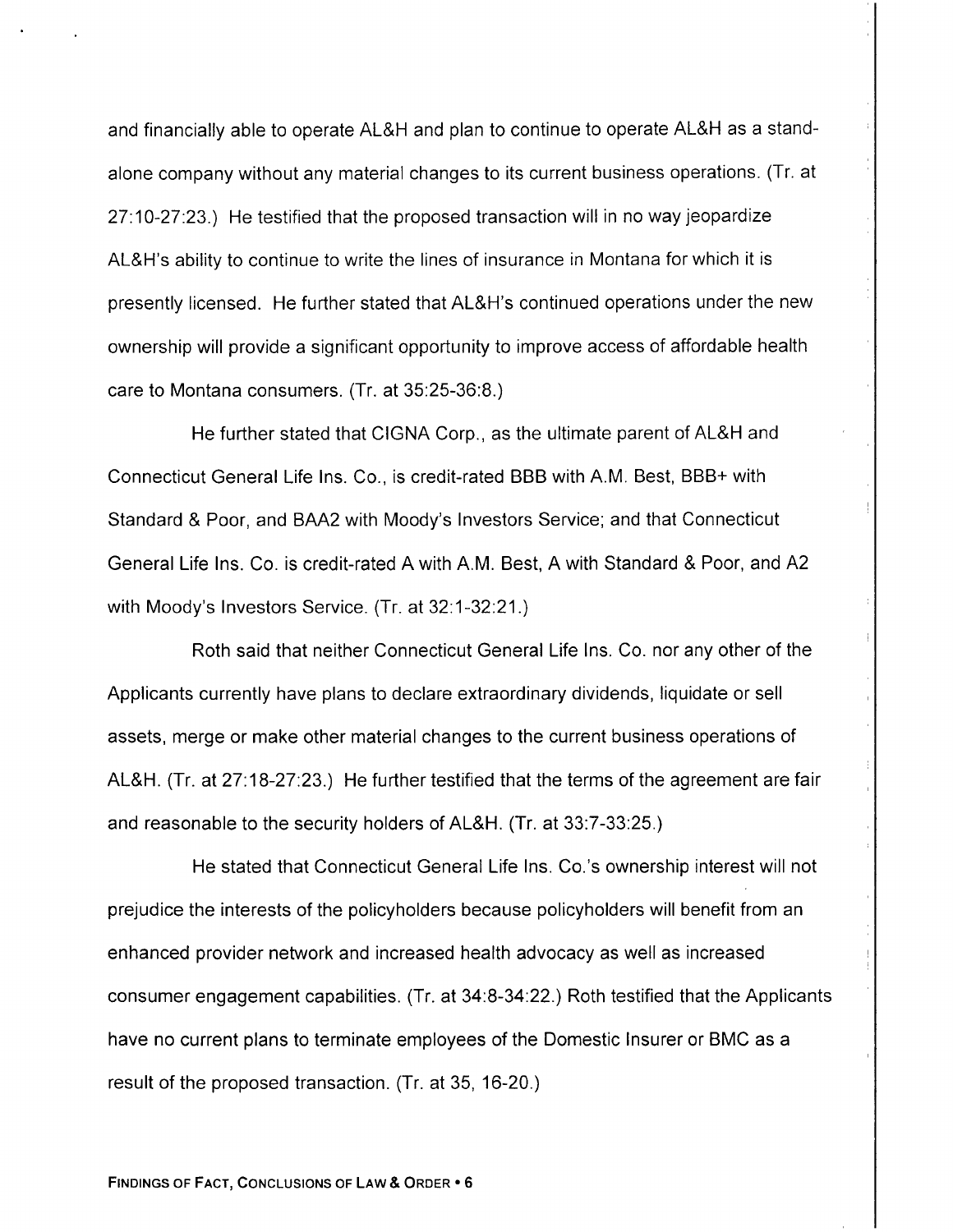FINDING OF FACT NO. 8: Roth testified that Great-West currently provides loss reinsurance to the domestic insurer for claim payments made pursuant to employer group health insurance policies by the domestic insurer. Connecticut General intends to enter into a similar arrangement with the domestic insurer and will enter into an Amended and Restated Consolidated Federal Income Tax Agreement with CIGNA to facilitate the filing of a consolidated tax return. (Tr. at 29:2-19.)

FINDING OF FACT NO. 9: Thomas A. McCarthy, Vice President of Finance, CIGNA Corp., stated that Connecticut General Life Ins. Co.'s and AH&L's combined market share in Montana 2006 was six-tenths of one percent of the overall amount of premiums written in Montana that year, and that the overall impact of the proposed transaction will not limit, hinder, or disturb competition among insurers in Montana. (Tr. at 52:11-53:21.)

FINDING OF FACT NO. 10: McCarthy explained that the domestic insurer and the Applicants are focused on different customer segments in Montana and will not compete against each other for customers. (Tr. at 51:20-52:1.)

FINDING OF FACT NO. 11: Donald T. Tammany, Assistant Chief Legal Counsel, CIGNA Corp., stated with respect to AL&H's board of directors and officers that all directors and officers previously appointed by the seller of AL&H will be released and replaced by Applicants' designated directors and officers upon consummation of the transaction. (Tr. at 70:20-71:12.)

FINDING OF FACT NO. 12: Clifford G. Larsen, Assistant Secretary, Allegiance Life & Health Ins. Co., introduced a letter by Mr. Dirk Visser, minority shareholder of Beneficial Management Company Inc., parent company and seller of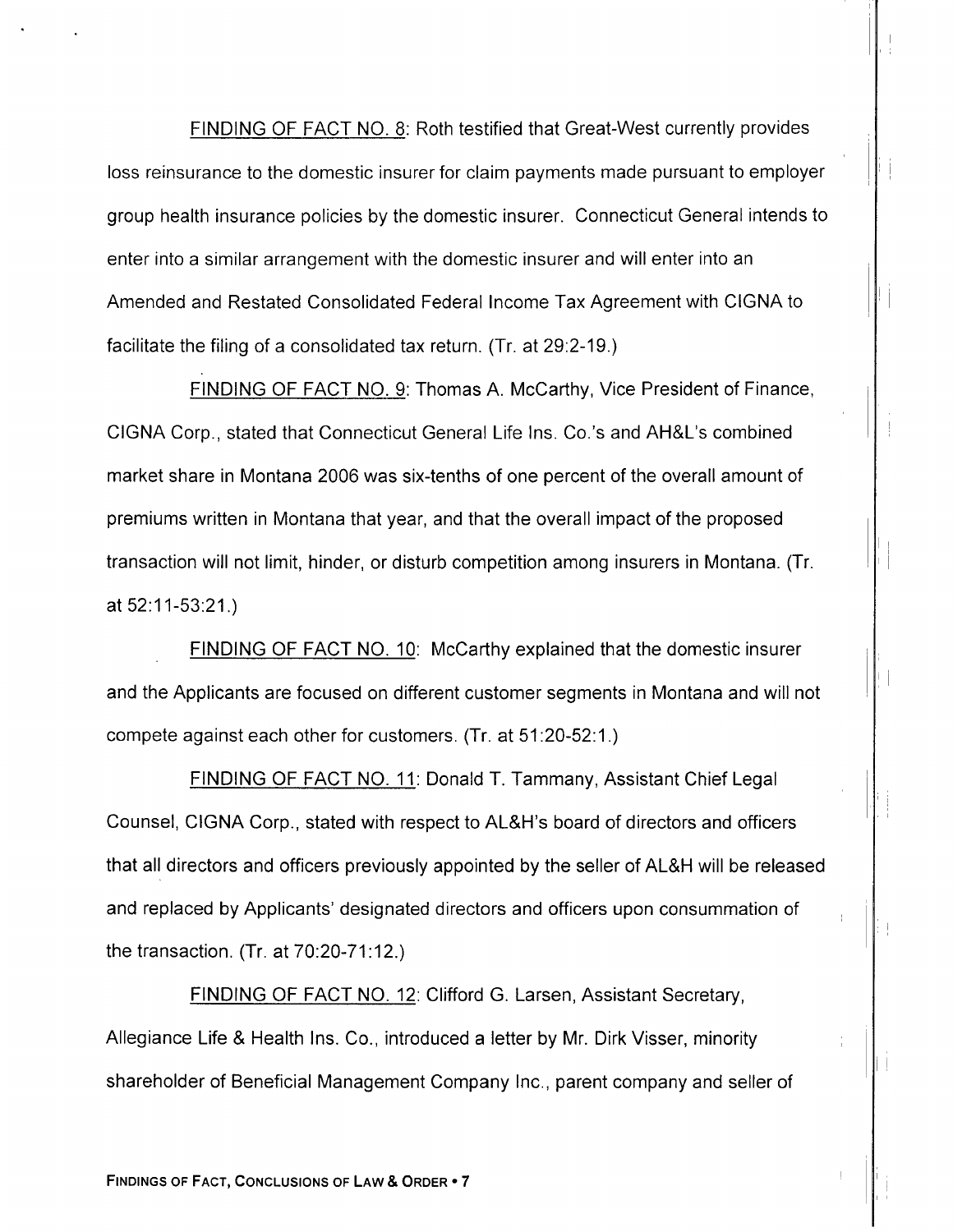AL&H, indicating that the remaining interest holder in A&L&H and Beneficial Management Company Inc. does not have any objections to the proposed acquisition of AL&H. (Tr. at 62:16-63:9.)

FINDING OF FACT NO. 13: Steven W. Matthews, Chief Financial Examiner, Department of Insurance, stated that the statements and filings submitted by the Applicants prior to the hearing appear to meet the substantive requirements for approval of the acquisition, and that the testimony presented by the Applicants at the hearing had not changed his impression. (Tr. at 90:24-91:5.)

FINDING OF FACT NO. 14: Although there were several members of the public and the insurance industry present at the hearing, none of them asked questions of the witnesses, offered evidence, made comments or raised objections to the acquisition of AH&L by the Applicants when the opportunity was given to do so.

### CONCLUSIONS OF LAW

CONCLUSION OF LAW NO. 1: Pursuant to Mont. Code Ann. § 33-2-1105(1), the Commissioner must approve any acquisition for control of a domestic insurer referred to in Mont. Code Ann. § 33-2-1105(1), unless, after a public hearing thereon, he finds that any of the conditions set forth in Mont. Code Ann. § 33-2-1105(1) exist. According to Mont. Code Ann.  $\S$  33-2-1105(1) to determine whether a condition listed in Mont. Code Ann. § 33-2-1105(1) exists, the Commissioner must review each statement filed by the acquiring party or parties. The statement must contain all of the information required by Mont. Code Ann. § 33-2-1104(2), and Administrative Rules of Montana Title 6, Chapter 6, Subchapter 37.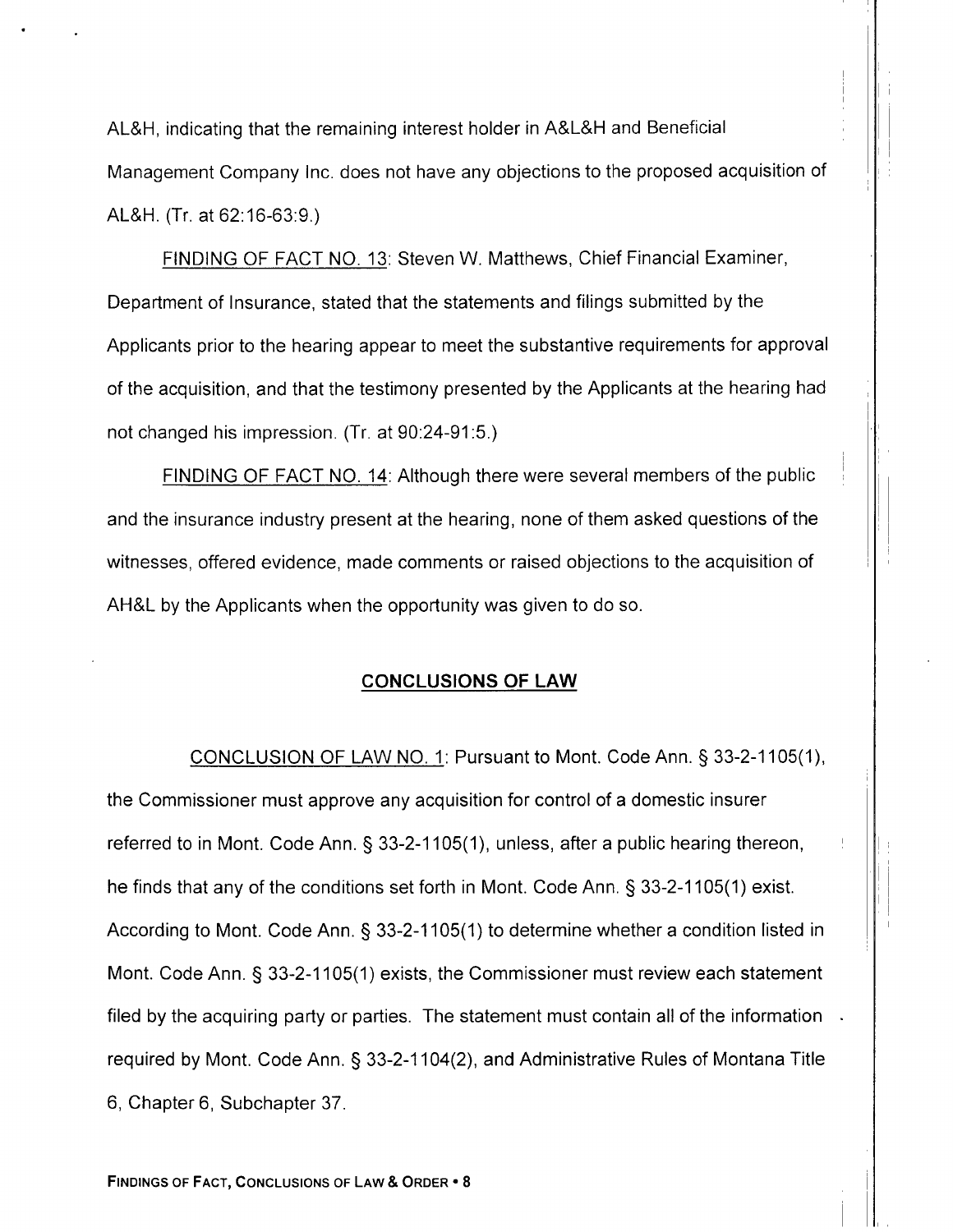The statement filed with the Commissioner pursuant to Mont. Code Ann. \$

33-2-1104(2) prior to the acquisition of a domestic insurer was properly and

satisfactorily filed by the Applicants as set out below:

A. As required by Mont. Code Ann. § 33-2-1104(2), prior to the hearing on February 11,2008, the Applicants filed an oath and affirmation with the Commissioner.

B. As required by Mont. Code Ann. § 33-2-1104(2)(a) prior to the hearing on February 11, 2008, the Applicants provided the name and address of each person on whose behalf the acquisition of AL&H is to be effected.

C. As required by Mont. Code Ann.  $\S$  33-2-1104(2)(a), the Applicants provided adequate information about the nature of their business during the past five years, including an informative description of the business which they intend to do; a list of all individuals who are or who have been selected to become directors or executive officers of the acquiring parties or who perform or will perform functions appropriate to such positions; and all offices and positions held during the past five years by such individuals and any convictions of crimes other than minor traffic violations during the past ten years by such individuals.

D. As required by Mont. Code Ann.  $\S$  33-2-1104(2)(b) the Applicants provided adequate information on the source, nature, and amount of the consideration to be used to acquired AL&H.

E. As required by Mont. Code Ann.  $\S$  33-2-1104(2)(c), the Applicants provided audited financial information as to their earnings and financial condition for the preceding five years and similar unaudited information as of a date not earlier than 90 days before filing the statements required by Mont. Code Ann. \$ 33-2-1104(2).

F. As required by Mont. Code Ann.  $\S$  33-2-1104(2)(d), the Applicants provided adequate information about any plans or proposals which they have to liquidate AL&H, to sell its assets or merge or consolidate with any person, or to make any other material change in its business or corporate structure or management.

G. As required by Mont. Code Ann. \$ 33-2-1104(2)(e), the Applicants provided adequate information about the number of shares of any security, which they proposed to directly or indirectly acquire, the terms of the acquisition, and the method by which the fairness of the proposal was arrived at.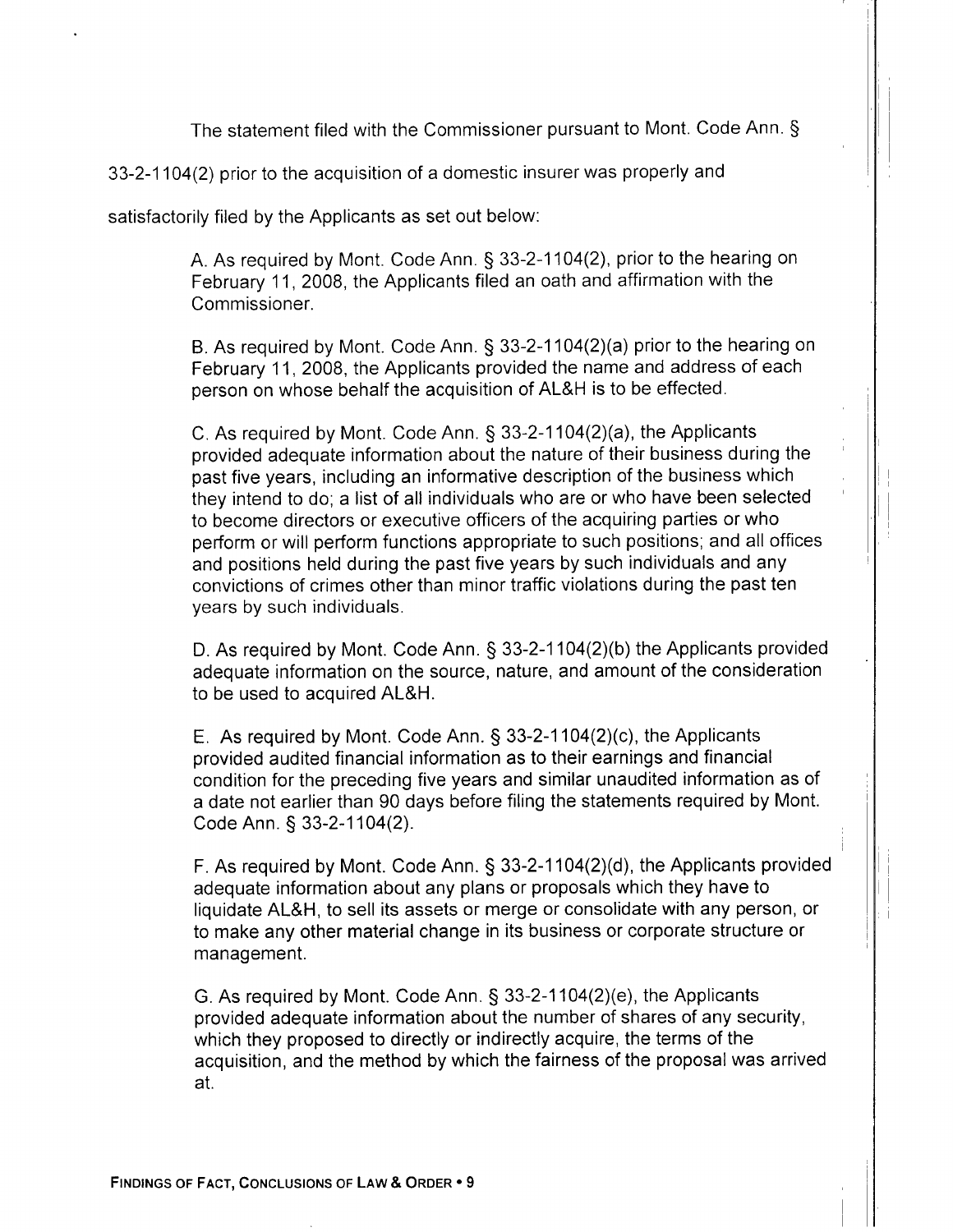H. As required by Mont. Code Ann. § 33-2-1104(2)(f), the Applicants provided adequate information about the amount of each class of securities of AL&H which is beneficially owned or concerning which there is a right to acquire beneficial ownership by the Applicants.

I. As required by Mont. Code Ann.  $\S$  33-2-1104(2)(g), the Applicants provided an adequate description of the contracts, arrangements, or understandings regarding AL&H securities with which they are involved.

J. As required by Mont. Code Ann. § 33-2-1104(2)(h), the Applicants provided an adequate description of the purchase of AL&H securities during the 12 calendar months preceding their filing of the statement required by Mont. Code Ann. \$ 33-2-1104(2), including the dates of purchase, names of purchasers, and consideration paid or agreed to be paid for the securities.

K. As required by Mont. Code Ann. \$ 33-2-1104(2)(i), the Applicants provided an adequate description of their recommendations to purchase AL&H securities during the 12 calendar months preceding the filing of the statement required by Mont. Code Ann. § 33-2-1104(2).

L. As required by Mont. Code Ann.  $\S$  33-2-1104(2)(i), the Applicants provided adequate copies of all tender offers for, request or invitations for tenders of exchange offers for, and agreements to directly or indirectly acquire or exchange any AL&H securities and of additional soliciting material distributed in relation thereto.

M. As required by Mont. Code Ann.  $\S$  33-2-1104(2)(k), the Applicants provided adequate information about the terms of agreement, contracts or understandings made with any broker-dealer as to solicitation of AL&H securities for tender and the amount of any fees, commissions, or other compensation to be paid to broker-dealers with regard thereto.

CONCLUSION OF LAW NO. 2: After the change of control, AL&H will be able

to satisfy the requirements for the issuance of a license to write the line or lines of

insurance for which it is presently licensed. (Mont. Code Ann.  $\S$  33-2-1105(1)(a))

CONCLUSION OF LAW NO. 3: The acquisition of AL&H by the Applicants

will not lessen competition in insurance in Montana or tend to create a monopoly in

Montana. (Mont. Code Ann. § 33-2-1105(1)(b))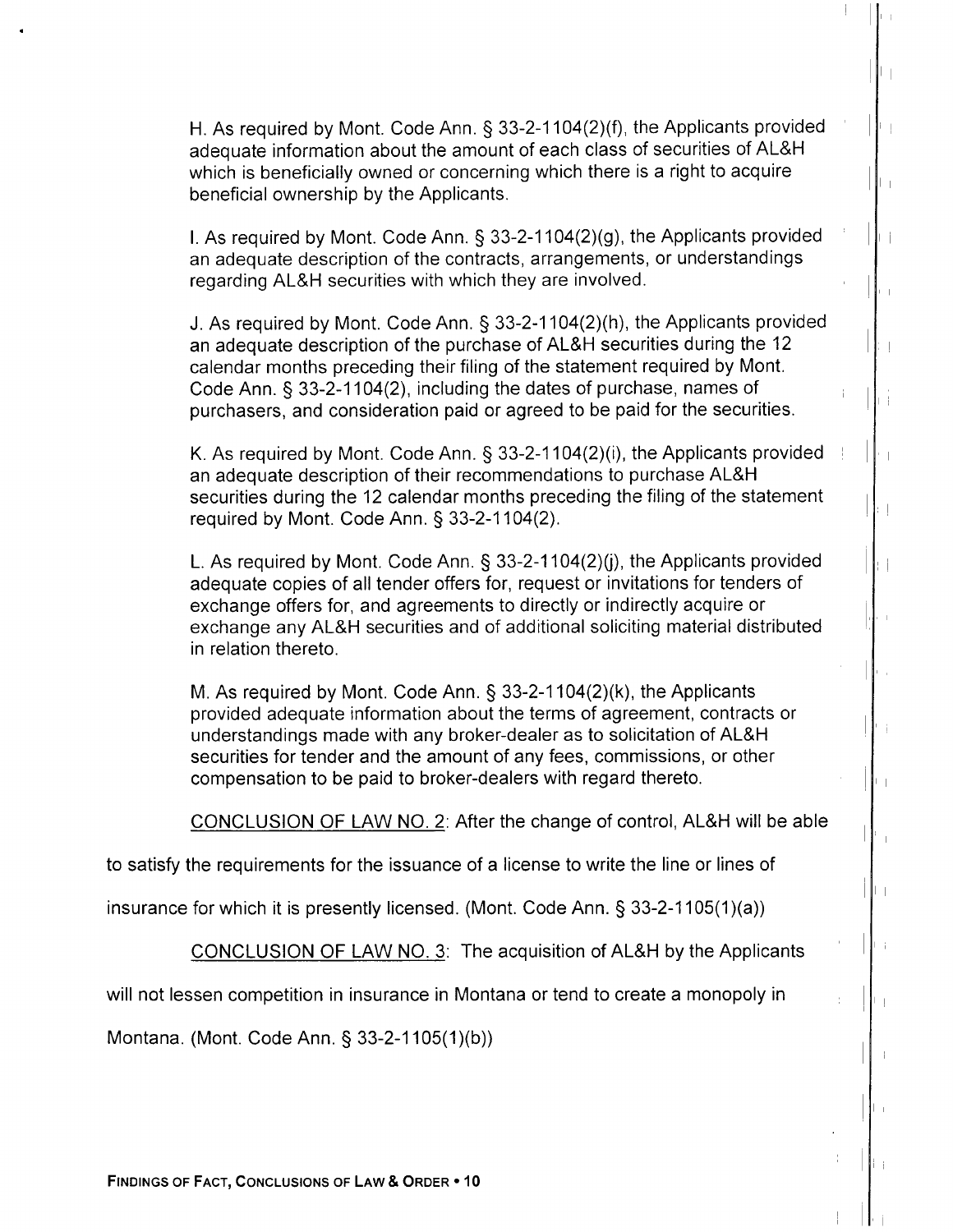CONCLUSION OF LAW NO. 4: The financial condition of the Applicants will not jeopardize the financial stability of AL&H or prejudice the interest of their policyholders or the interests of any remaining security holders of AL&H who are unaffiliated with Great-West. (Mont. Code Ann.  $\S$  33-2-1105(1)(c))

CONCLUSION OF LAW NO 5. The terms of the acquisition of AL&H by the Applicants are not unfair or unreasonable to AL&H's security holders. (Mont. Code Ann.  $\S$  33-2-1105(1)(d))

CONCLUSION OF LAW NO. 6: The Applicants have no plans or proposals to liquidate AL&H, to sell its assets, or consolidate or merge it with any person, or to make any other material change in its business or corporate structure or management that are unfair or unreasonable to AL&H policyholders and are not in the public interest. (Mont. Code Ann. \$ 33-2-1105(1)(e))

CONCLUSION OF LAW NO. 7: The competence, experience, and integrity of those persons who would control AL&H's operation after the acquisition are not such that it would not be in the interest of AL&H's policyholders and of the public to permit the acquisition. (Mont. Code Ann.  $\S$  33-2-1105(1)(f))

### FINAL DECISION AND ORDER

Having fully considered the evidence presented at the hearing, all statements and submissions by the parties prior to and on occasion of the hearing conducted on February 11, 2008, and the lack of public comment on or objections to this acquisition,

lT lS HEREBY ORDERED that the application of Connecticut General Life Insurance Co. Inc., Connecticut General Corp. Inc., CIGNA Holdings Inc., and CIGNA